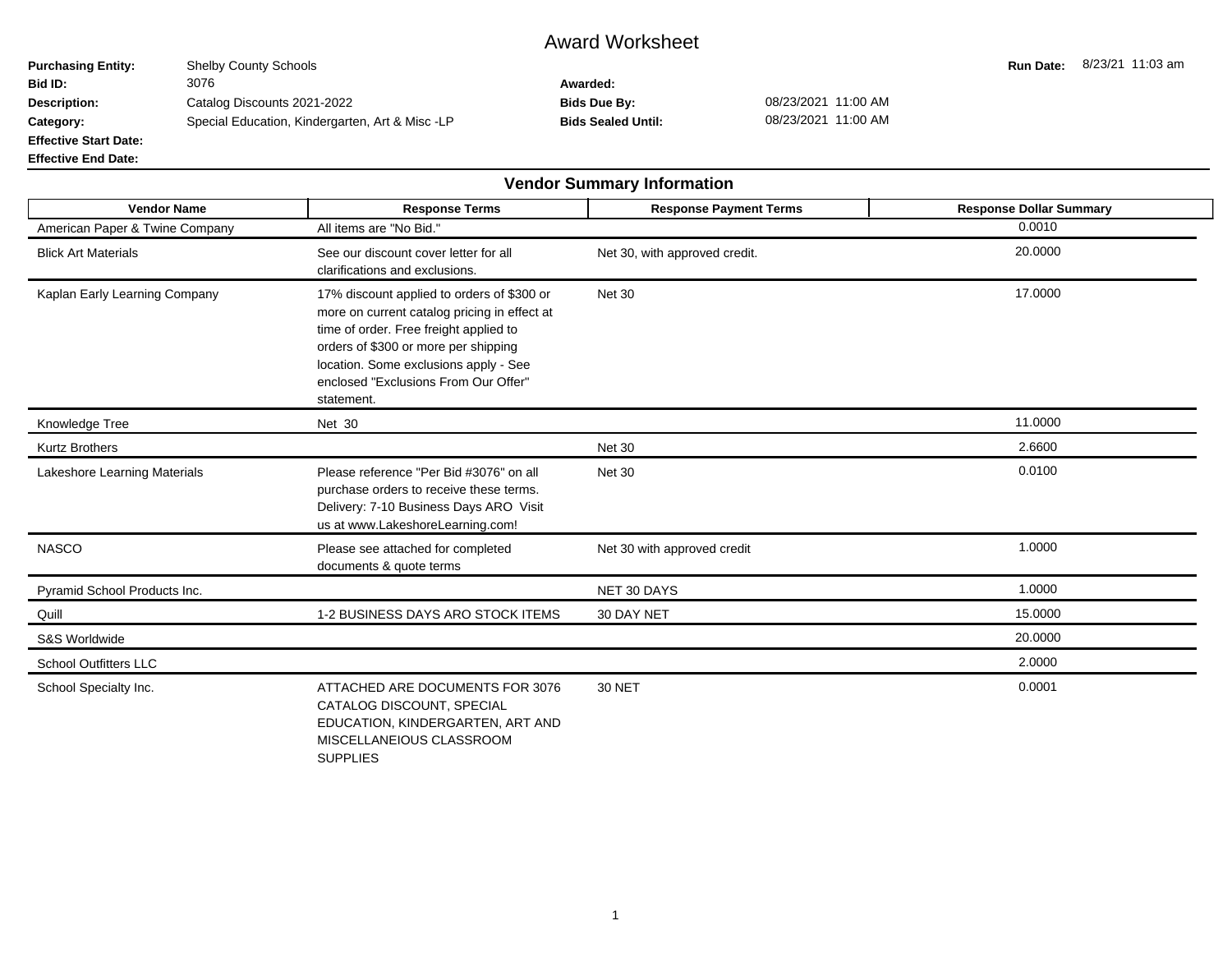| Line<br>Number                                   | Lot<br>Code | <b>Item Description</b>                                                                                             | <b>Purchase Unit</b>                      | Vendor                                                                                                                         | <b>Bid Price</b> | Response<br>Quantity | <b>Total Price</b> | Pending<br>Award<br>Quantity | Pending<br>Award<br><b>Total</b> | Pending<br>Award |
|--------------------------------------------------|-------------|---------------------------------------------------------------------------------------------------------------------|-------------------------------------------|--------------------------------------------------------------------------------------------------------------------------------|------------------|----------------------|--------------------|------------------------------|----------------------------------|------------------|
| No lotted items found for the selected criteria. |             | Item $#: 1$<br>Required: Complete<br><b>Attached Forms and Submit</b><br>it here                                    | 1 - Count                                 | American Paper & Twine<br>Company                                                                                              | 0.0010           | $\overline{1}$       | 0.00               |                              |                                  |                  |
|                                                  |             | <b>Manufacturer &amp; Part Number:</b>                                                                              | <b>APT</b>                                |                                                                                                                                |                  |                      |                    |                              |                                  |                  |
|                                                  |             | Quoted as Spec'd:<br>Yes                                                                                            |                                           | Product Number: 900000                                                                                                         |                  |                      |                    |                              |                                  |                  |
|                                                  |             | Response Item Notes: All items are "No Bid."                                                                        |                                           |                                                                                                                                |                  |                      |                    |                              |                                  |                  |
|                                                  |             |                                                                                                                     |                                           |                                                                                                                                |                  |                      |                    |                              |                                  |                  |
|                                                  |             | Item $#: 1$<br>Required: Complete<br>Attached Forms and Submit<br>it here                                           | 1 - Count                                 | School Specialty Inc.                                                                                                          | 0.0001           | $\overline{1}$       | 0.00               |                              |                                  |                  |
|                                                  |             | <b>Manufacturer &amp; Part Number:</b>                                                                              | SCHOOL SPECIALTY, LLC                     |                                                                                                                                |                  |                      |                    |                              |                                  |                  |
|                                                  |             | Quoted as Spec'd:<br>Yes                                                                                            |                                           | <b>Product Number: NA</b>                                                                                                      |                  |                      |                    |                              |                                  |                  |
|                                                  |             | Response Item Payment Terms: 30 NET                                                                                 |                                           |                                                                                                                                |                  |                      |                    |                              |                                  |                  |
|                                                  |             | ART AND MISCELLANEIOUS CLASSROOM SUPPLIES                                                                           |                                           | Response Item Notes: ATTACHED ARE DOCUMENTS FOR 3076 CATALOG DISCOUNT, SPECIAL EDUCATION, KINDERGARTEN,                        |                  |                      |                    |                              |                                  |                  |
|                                                  |             | Item $#: 1$<br>Required: Complete<br>Attached Forms and Submit<br>it here<br><b>Manufacturer &amp; Part Number:</b> | 1 - Count<br>Lakeshore Learning Materials | Lakeshore Learning<br>Materials                                                                                                | 0.0100           | $\overline{1}$       | 0.01               |                              |                                  |                  |
|                                                  |             | Quoted as Spec'd:<br>Yes                                                                                            |                                           | Product Number: Bid 3076                                                                                                       |                  |                      |                    |                              |                                  |                  |
|                                                  |             | Response Item Payment Terms: Net 30                                                                                 |                                           |                                                                                                                                |                  |                      |                    |                              |                                  |                  |
|                                                  |             | minimum required.                                                                                                   |                                           | Response Item Notes: 8% discount on all non-sale items, no minimum required. Free shipping in the contiguous United States, no |                  |                      |                    |                              |                                  |                  |
|                                                  |             | Item $#: 1$<br>Required: Complete<br>Attached Forms and Submit<br>it here                                           | 1 - Count                                 | <b>NASCO</b>                                                                                                                   | 1.0000           | $\overline{1}$       | 1.00               |                              |                                  |                  |
|                                                  |             | <b>Manufacturer &amp; Part Number:</b>                                                                              | Nasco                                     |                                                                                                                                |                  |                      |                    |                              |                                  |                  |
|                                                  |             | Quoted as Spec'd:<br>Yes                                                                                            |                                           | <b>Product Number: 0</b>                                                                                                       |                  |                      |                    |                              |                                  |                  |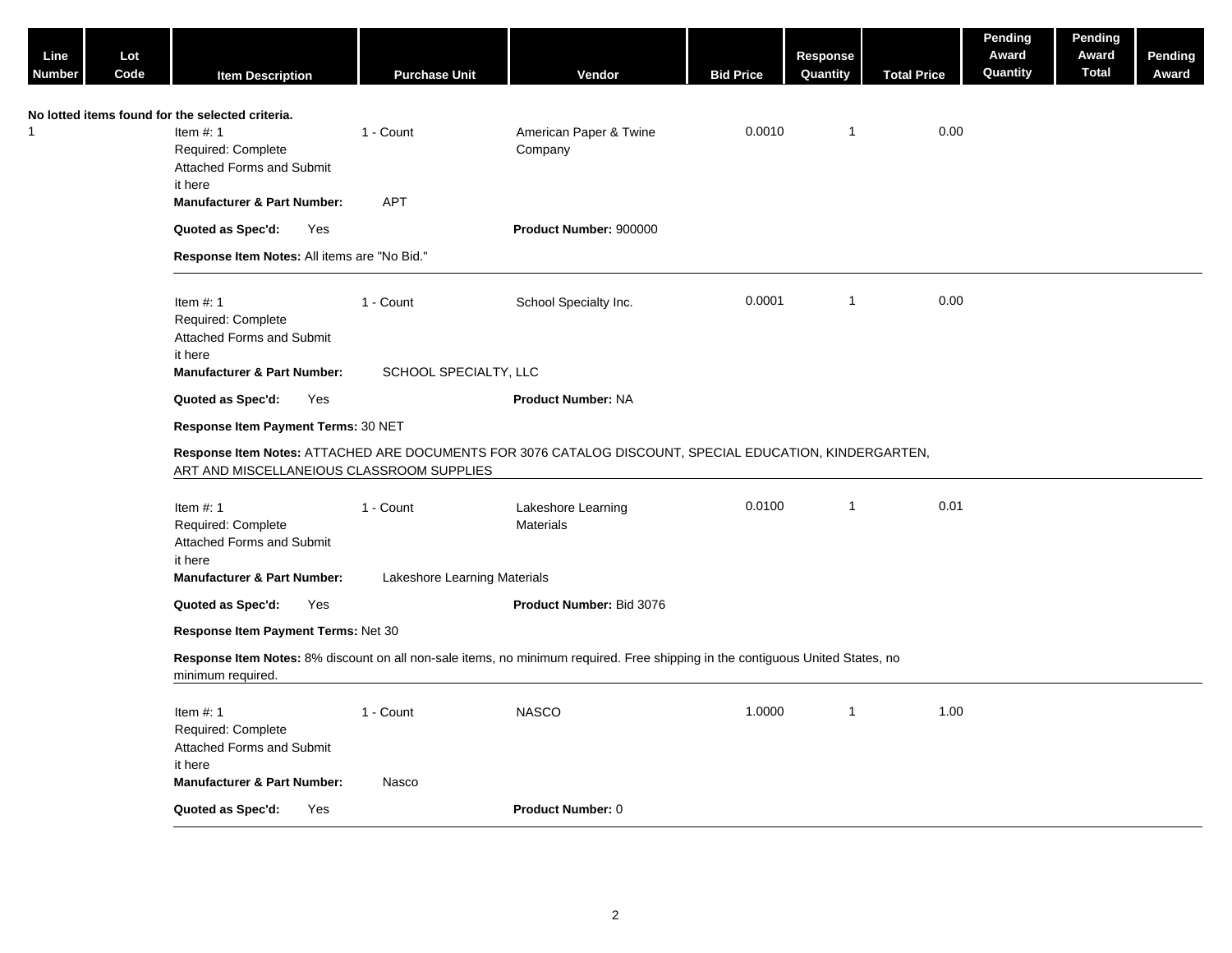| Code                   |                                                                            |     | <b>Purchase Unit</b>                                   | Vendor                                                                                                                  |                            | <b>Response</b><br>Quantity | <b>Total Price</b> | Pending<br>Award<br>Quantity | Pending<br>Award<br><b>Total</b> | Pending<br>Award |
|------------------------|----------------------------------------------------------------------------|-----|--------------------------------------------------------|-------------------------------------------------------------------------------------------------------------------------|----------------------------|-----------------------------|--------------------|------------------------------|----------------------------------|------------------|
| Item $#: 1$            | <b>Item Description</b><br>Required: Complete<br>Attached Forms and Submit |     | 1 - Count                                              | <b>Pyramid School Products</b><br>Inc.                                                                                  | <b>Bid Price</b><br>1.0000 | -1                          | 1.00               |                              |                                  |                  |
| it here                | <b>Manufacturer &amp; Part Number:</b>                                     |     | PYRAMID SCHOOL PRODUCTS                                |                                                                                                                         |                            |                             |                    |                              |                                  |                  |
|                        | Quoted as Spec'd:                                                          | Yes |                                                        | <b>Product Number: NA</b>                                                                                               |                            |                             |                    |                              |                                  |                  |
| Item $#: 1$<br>it here | Required: Complete<br>Attached Forms and Submit                            |     | 1 - Count                                              | <b>School Outfitters LLC</b>                                                                                            | 2.0000                     | $\overline{\mathbf{1}}$     | 2.00               |                              |                                  |                  |
|                        | <b>Manufacturer &amp; Part Number:</b>                                     |     | <b>School Outfitters</b>                               |                                                                                                                         |                            |                             |                    |                              |                                  |                  |
|                        | Quoted as Spec'd:                                                          | Yes |                                                        | <b>Product Number: website</b>                                                                                          |                            |                             |                    |                              |                                  |                  |
| Item $#: 1$<br>it here | Required: Complete<br>Attached Forms and Submit                            |     | 1 - Count                                              | <b>Kurtz Brothers</b>                                                                                                   | 2.6600                     | -1                          | 2.66               |                              |                                  |                  |
|                        | <b>Manufacturer &amp; Part Number:</b>                                     |     | Crayola - 4012                                         |                                                                                                                         |                            |                             |                    |                              |                                  |                  |
|                        | Quoted as Spec'd:                                                          | Yes |                                                        | Product Number: 06632                                                                                                   |                            |                             |                    |                              |                                  |                  |
|                        |                                                                            |     |                                                        | Response Item Notes: 4012 CRAYOLA COLORED PENCILS 12/SET - 3.3 LEAD - ROUND SET                                         |                            |                             |                    |                              |                                  |                  |
| Item $#: 1$<br>it here | Required: Complete<br>Attached Forms and Submit                            |     | 1 - Count                                              | Knowledge Tree                                                                                                          | 11.0000                    | $\overline{1}$              | 11.00              |                              |                                  |                  |
|                        | <b>Manufacturer &amp; Part Number:</b>                                     |     | Knowledge Tree - Various Numbers                       |                                                                                                                         |                            |                             |                    |                              |                                  |                  |
|                        | Quoted as Spec'd:                                                          | Yes |                                                        | <b>Product Number: Various Numbers</b>                                                                                  |                            |                             |                    |                              |                                  |                  |
| Local Vendor           |                                                                            |     |                                                        | Response Item Notes: Knowledge Tree is offering 11 Percent Catalog Discount for 2021-2022 school year Knowledge Tree is |                            |                             |                    |                              |                                  |                  |
| Item $#: 1$<br>it here | Required: Complete<br><b>Attached Forms and Submit</b>                     |     | 1 - Count                                              | Quill                                                                                                                   | 15.0000                    | $\overline{1}$              | 15.00              |                              |                                  |                  |
|                        | <b>Manufacturer &amp; Part Number:</b>                                     |     | QUILL                                                  |                                                                                                                         |                            |                             |                    |                              |                                  |                  |
|                        | Quoted as Spec'd:                                                          | Yes |                                                        | <b>Product Number: Catalog Discount</b>                                                                                 |                            |                             |                    |                              |                                  |                  |
|                        | Response Item Payment Terms: 30 DAY NET                                    |     |                                                        |                                                                                                                         |                            |                             |                    |                              |                                  |                  |
|                        |                                                                            |     | Response Item Notes: 1-2 BUISNESS DAYS ARO STOCK ITEMS |                                                                                                                         |                            |                             |                    |                              |                                  |                  |
|                        |                                                                            |     |                                                        |                                                                                                                         |                            |                             |                    |                              |                                  |                  |

**Line Number**